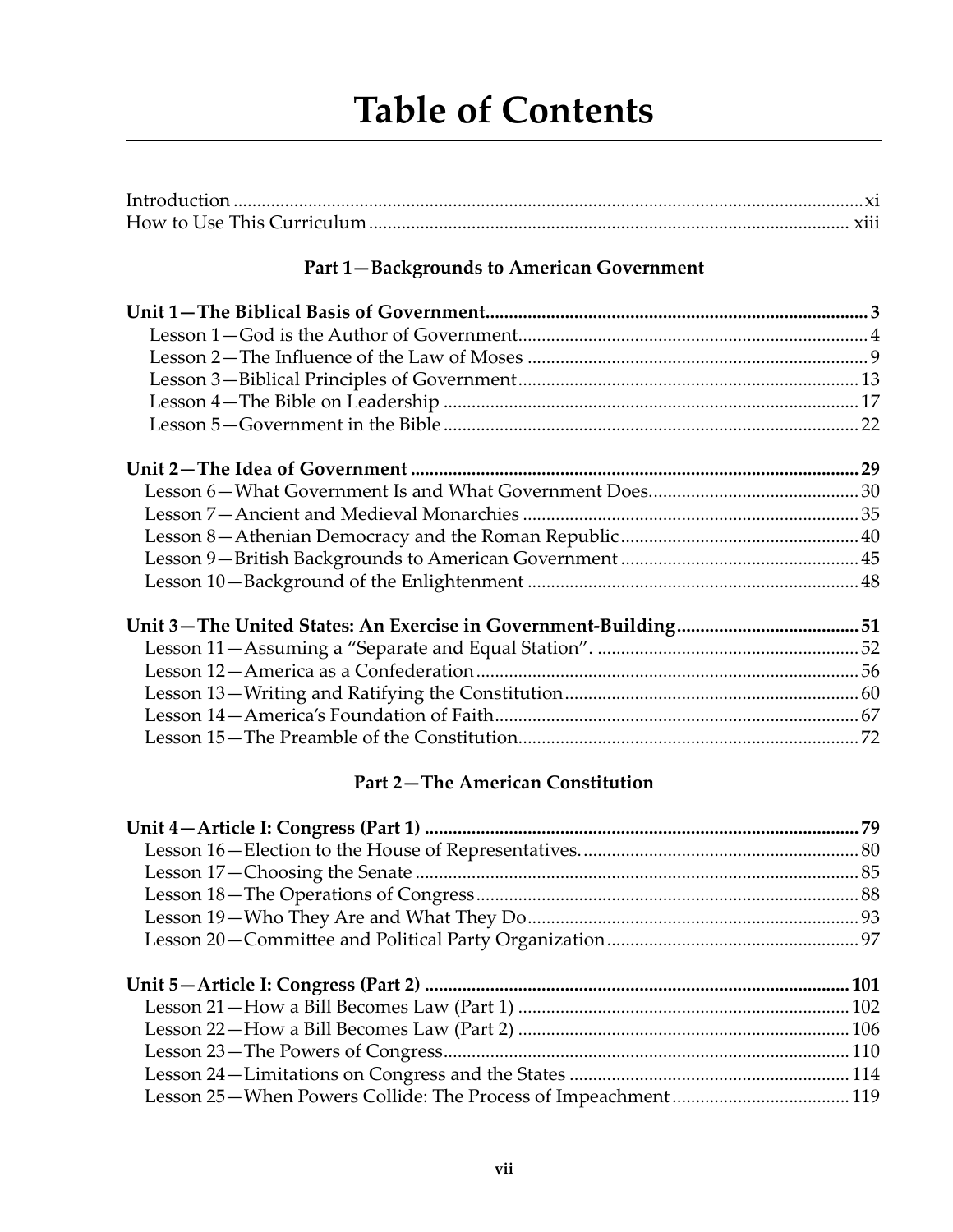| Lesson 33-Departments of Commerce, Labor, HUD, and Transportation 159 |  |
|-----------------------------------------------------------------------|--|
| Lesson 34-Departments of HHS, Energy, Education, Veterans' Affairs,   |  |
|                                                                       |  |
|                                                                       |  |
|                                                                       |  |
|                                                                       |  |
|                                                                       |  |
|                                                                       |  |
|                                                                       |  |
| Lesson 38-District Courts, Specialty Courts, and Courts of Appeal 184 |  |
|                                                                       |  |
| Lesson 40-How the Supreme Court Has Addressed Slavery and Race  194   |  |
|                                                                       |  |
|                                                                       |  |
|                                                                       |  |
|                                                                       |  |
|                                                                       |  |
|                                                                       |  |

## **Part 3—State and Local Government, Taxes, and Budgets**

| 227                                                                    |
|------------------------------------------------------------------------|
|                                                                        |
|                                                                        |
|                                                                        |
|                                                                        |
|                                                                        |
|                                                                        |
| .251                                                                   |
|                                                                        |
|                                                                        |
|                                                                        |
| Lesson 54 – Government Inaction: The Response to Hurricane Katrina 267 |
|                                                                        |
|                                                                        |